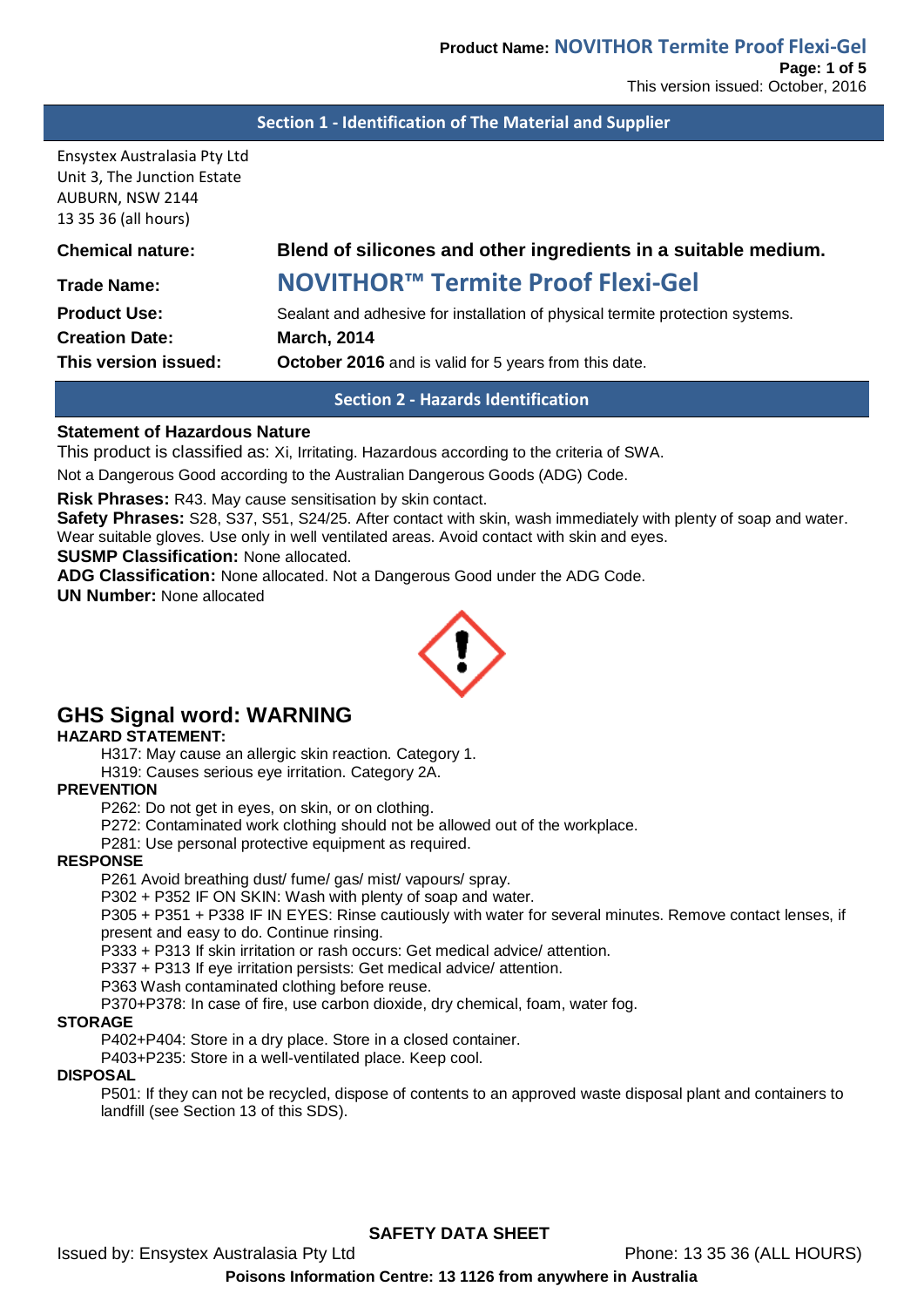#### **Emergency Overview**

**Physical Description & Colour**: Grey paste.

**Odour:** Mild odour.

**Major Health Hazards:** Possible skin sensitiser.

Manufacturer advises the silicone ingredients in this product (see ingredients below) are potential skin sensitisers.

#### **Potential Health Effects**

# **Skin Contact:**

**Short term exposure:** Classified as a potential sensitiser by skin contact. Exposure to a skin sensitiser, once sensitisation has occurred, may manifest itself as skin rash or inflammation, and in some individuals this reaction can be severe. In addition product may be mildly irritating, but is unlikely to cause anything more than mild discomfort which should disappear once contact ceases.

**Long Term exposure:** No data for health effects associated with long term skin exposure.

# **Eye Contact:**

**Short term exposure:** Causes serious eye irritation. **Long Term exposure:** No data for health effects associated with long term eye exposure.

# **Ingestion:**

**Short term exposure:** Significant oral exposure is considered to be unlikely. However, this product may be irritating to mucous membranes.

**Long Term exposure:** No data for health effects associated with long term ingestion.

#### **Carcinogen Status:**

SWA: No significant ingredient is classified as carcinogenic by SWA.

**NTP:** No significant ingredient is classified as carcinogenic by NTP.

**IARC:** No significant ingredient is classified as carcinogenic by IARC.

| <b>Section 3 - Composition/Information on Ingredients</b>                       |               |        |  |  |
|---------------------------------------------------------------------------------|---------------|--------|--|--|
| <b>Ingredients</b>                                                              | <b>CAS No</b> | Conc,% |  |  |
| fumed silica                                                                    | 112945-52-5   | < 10   |  |  |
| Silicon dioxide                                                                 | 7631-86-9     | < 10   |  |  |
| Methyltri(ethylmethylketoxime) silane                                           | 22984-54-9    | < 10   |  |  |
| Distillates (petroleum), hydrotreated middle                                    | 64742-46-7    | < 10   |  |  |
| Vinyltri (methylethylketoxime) silane                                           | 2224-33-1     | < 10   |  |  |
| 3-Aminopropyltriethoxysilane                                                    | 919-30-2      | < 10   |  |  |
| Titanium dioxide                                                                | 13463-67-7    | < 10   |  |  |
| Methyltri(ethylmethylketoxime) silane isomers and oligomers                     | Not Assigned  | < 10   |  |  |
| 1-[[2-(2,4-dichlorophenyl)-4-propyl-1,3-dioxolan-2-yl]methyl]-1H-1,2,4-triazole | 60207-90-1    | < 10   |  |  |
| Ethyl methyl ketoxime                                                           | $96-29-7$     | < 10   |  |  |
|                                                                                 |               |        |  |  |

This is a commercial product whose exact ratio of components may vary slightly. Minor quantities of other non hazardous ingredients are also possible.

# **Section 4 - First Aid Measures**

#### **General Information:**

You should call The Poisons Information Centre if you feel that you may have been poisoned, burned or irritated by this product. The number is 13 11 26 from anywhere in Australia and is available at all times. Have this SDS with you when you call.

**Inhalation:** Remove to fresh air. First aid is not generally required. If in doubt, contact a Poisons Information Centre or a doctor.

**Skin Contact:** In case of contact, immediately flush skin with soap and plenty of water. Remove contaminated clothing and shoes. Get medical attention. Wash clothing before reuse. Thoroughly clean shoes before reuse. **Eye Contact:** Quickly In case of contact, immediately flush eyes with plenty of water for at least 15 minutes. If easy to do, remove contact lens, if worn. Get medical attention.

**Ingestion:** If swallowed, DO NOT induce vomiting. Get medical attention. Rinse mouth thoroughly with water.

# **SAFETY DATA SHEET**

Issued by: Ensystex Australasia Pty Ltd Phone: 13 35 36 (ALL HOURS)

**Poisons Information Centre: 13 1126 from anywhere in Australia**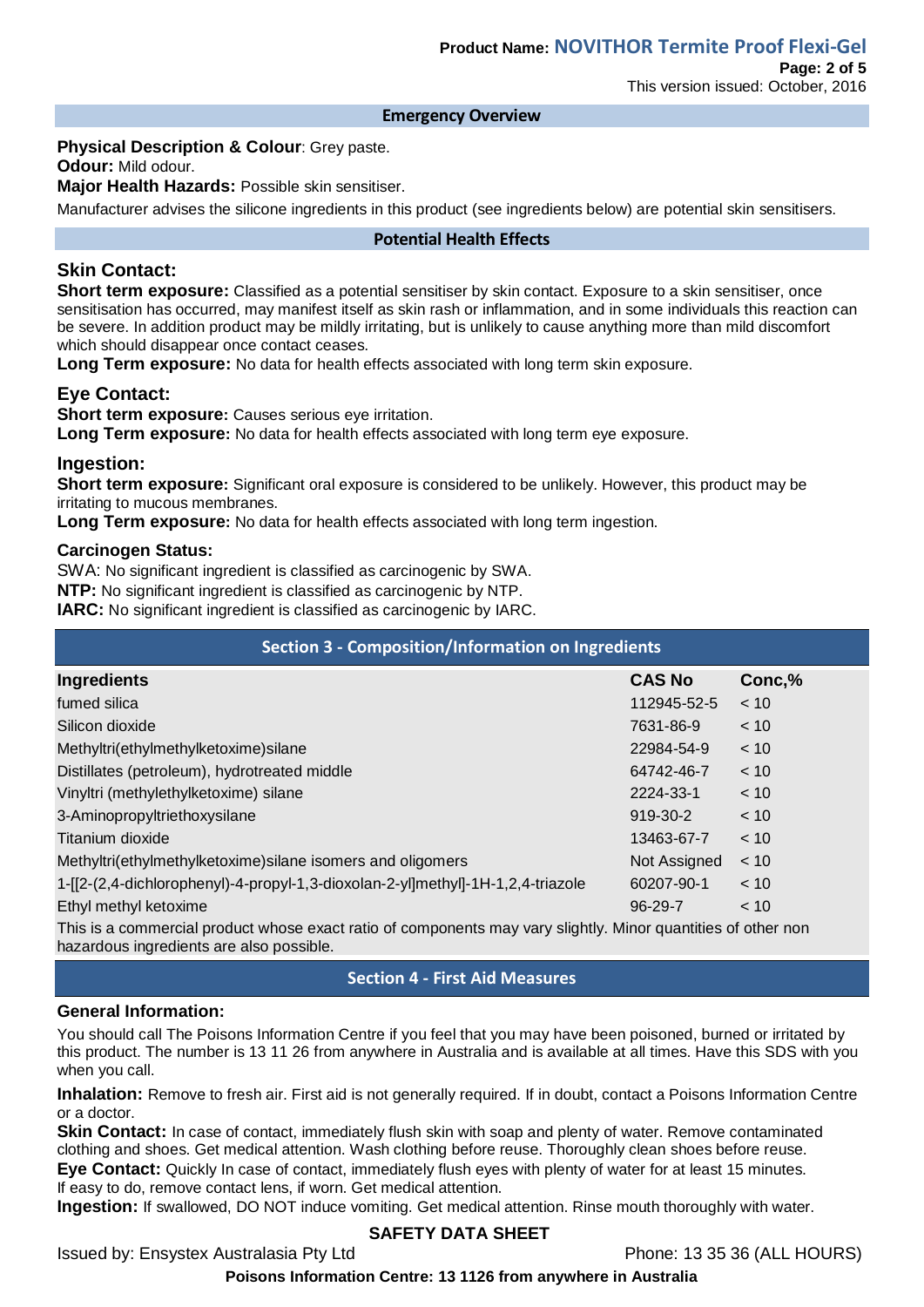**Page: 3 of 5** This version issued: October, 2016

#### **Section 5 - Fire Fighting Measures**

**Fire and Explosion Hazards**: The major hazard in fires is usually inhalation of heated and toxic, or oxygen deficient (or both), fire gases. There is no risk of an explosion from this product under normal circumstances if it is involved in a fire.

Fire decomposition products from this product may be toxic if inhaled. Take appropriate protective measures. Hazardous combustion products are carbon oxides, silicon oxides, formaldehyde and nitrogen oxides (NOx). **Extinguishing Media:** In case of fire, use water-spray, carbon dioxide, dry chemical, or foam. Water can be used

#### to cool exposed containers.

Fire Fighting: If a significant quantity of this product is involved in a fire, call the fire brigade. Cool closed, undamaged containers exposed to fire with water spray.

| Flash point:                     | No data  |
|----------------------------------|----------|
| <b>Upper Flammability Limit:</b> | No data. |
| <b>Lower Flammability Limit:</b> | No data. |
| <b>Autoignition temperature:</b> | No data. |
| <b>Flammability Class:</b>       | No data. |
|                                  |          |

#### **Section 6 - Accidental Release Measures**

**Accidental release:** In the event of a major spill, prevent spillage from entering drains or water courses. Wear full protective clothing including eye/face protection. All skin areas should be covered. See below under Personal Protection regarding Australian Standards relating to personal protective equipment. Suitable materials for protective clothing include rubber, nitrile, butyl rubber, neoprene. Eye/face protective equipment should comprise as a minimum, protective glasses or, preferably, goggles.

Stop leak if safe to do so, and contain spill. Sweep up and shovel or collect recoverable product into labelled containers for recycling or salvage, and dispose of promptly. Consider vacuuming if appropriate. Recycle containers wherever possible after careful cleaning. After spills, wash area preventing runoff from entering drains. If a significant quantity of material enters drains, advise emergency services. This material may be suitable for approved landfill. Ensure legality of disposal by consulting regulations prior to disposal. Thoroughly launder protective clothing before storage or re-use. Advise laundry of nature of contamination when sending contaminated clothing to laundry.

# **Section 7 - Handling and Storage**

**Handling:** Keep exposure to this product to a minimum, and minimise the quantities kept in work areas. Check Section 8 of this SDS for details of personal protective measures, and make sure that those measures are followed. The measures detailed below under "Storage" should be followed during handling in order to minimise risks to persons using the product in the workplace. Also, avoid contact or contamination of product with incompatible materials listed in Section 10.

**Storage:** Store packages of this product in a cool place. Make sure that containers of this product are kept tightly closed. Keep containers dry and away from water. Keep containers of this product in a well ventilated area. Make sure that the product does not come into contact with substances listed under "Incompatibilities" in Section 10.

# **Section 8 - Exposure Controls and Personal Protection**

The following Australian Standards will provide general advice regarding safety clothing and equipment:

Respiratory equipment: **AS/NZS 1715**, Protective Gloves: **AS 2161**, Occupational Protective Clothing: AS/NZS 4501 set 2008, Industrial Eye Protection: **AS1336** and **AS/NZS 1337**, Occupational Protective Footwear: **AS/NZS2210**.

#### **SWA Exposure Limits TWA (mg/m<sup>3</sup>**

#### **) STEL (mg/m<sup>3</sup> )**

Exposure limits have not been established by SWA for any of the significant ingredients in this product.

No special equipment is usually needed when occasionally handling small quantities. The following instructions are for bulk handling or where regular exposure in an occupational setting occurs without proper containment systems. **Ventilation:** This product should only be used in a well ventilated area. If natural ventilation is inadequate, use of a

fan is suggested. Otherwise use respiratory protection with combined particulate and organic vapour cartridges. **Eye Protection:** Wear suitable protective glasses or goggles.

**Skin Protection:** Wear chemical resistant gloves. f you believe you may have a sensitisation to this product or any of its declared ingredients, you should prevent skin contact by wearing impervious gloves, clothes and, preferably, apron. Make sure that all skin areas are covered. See below for suitable material types.

**Protective Material Types:** We suggest that protective clothing be made from the following materials: rubber, nitrile, butyl rubber, neoprene.

# **SAFETY DATA SHEET**

Issued by: Ensystex Australasia Pty Ltd Phone: 13 35 36 (ALL HOURS)

**Poisons Information Centre: 13 1126 from anywhere in Australia**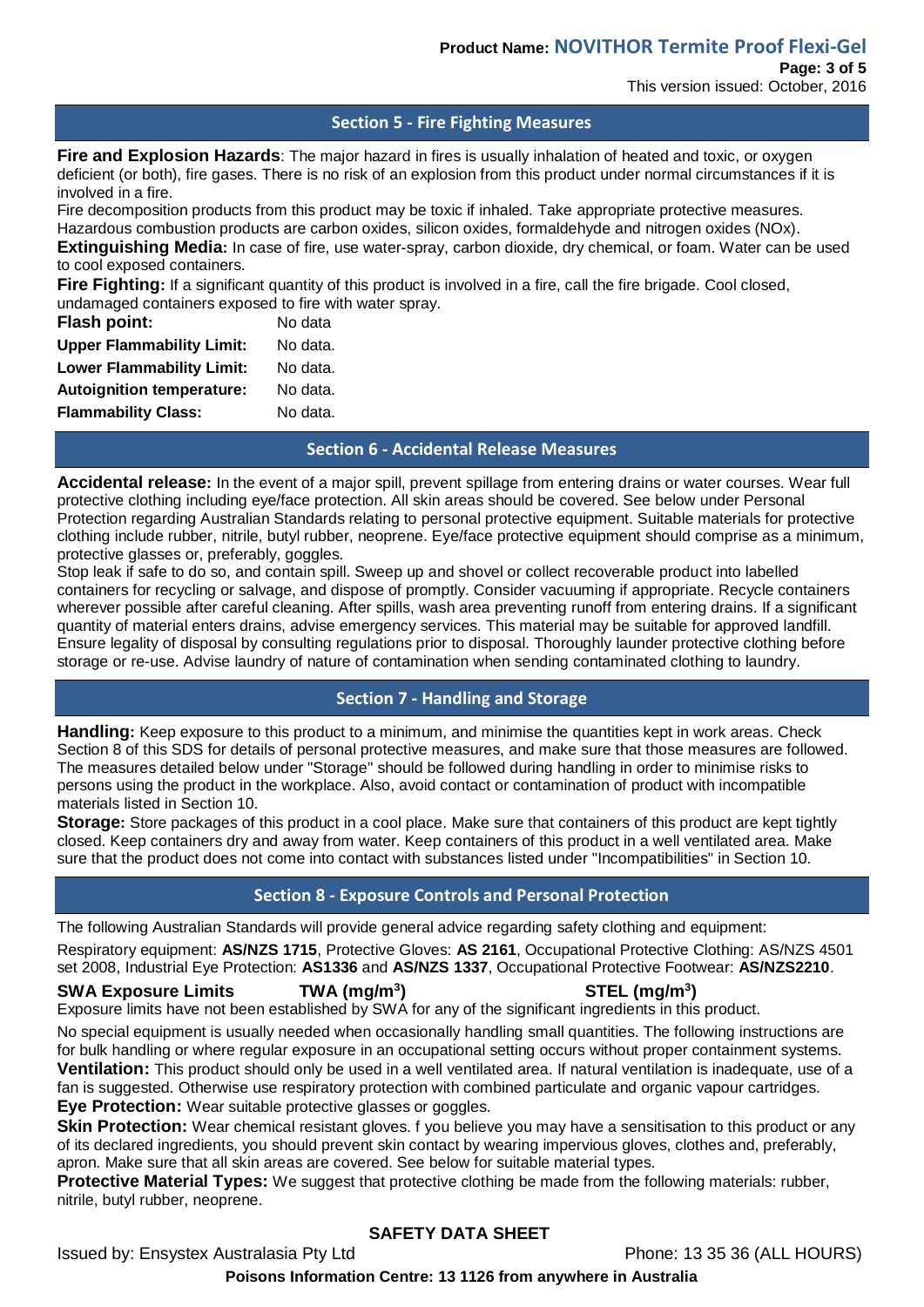# **Product Name: NOVITHOR Termite Proof Flexi-Gel Page: 4 of 5**

#### **Respirator:** Not normally required.

Do not get on skin or clothing. Do not swallow. Do not get in eyes. Handle in accordance with good industrial hygiene and safety practice. Keep away from water. Protect from moisture. Take care to prevent spills, waste and minimize release to the environment.

|                                           | <b>Section 9 - Physical and Chemical Properties:</b> |
|-------------------------------------------|------------------------------------------------------|
| <b>Physical Description &amp; colour:</b> | Grey paste.                                          |
| Odour:                                    | Mild odour.                                          |
| <b>Boiling Point:</b>                     | Not available.                                       |
| <b>Freezing/Melting Point:</b>            | No specific data. Paste at normal temperatures.      |
| <b>Volatiles:</b>                         | No data.                                             |
| <b>Vapour Pressure:</b>                   | No data.                                             |
| <b>Vapour Density:</b>                    | Not applicable.                                      |
| <b>Specific Gravity:</b>                  | 0.985.                                               |
| <b>Water Solubility:</b>                  | Insoluble.                                           |
| pH:                                       | No data.                                             |
| <b>Volatility:</b>                        | No data.                                             |
| <b>Odour Threshold:</b>                   | No data.                                             |
| <b>Evaporation Rate:</b>                  | Not applicable.                                      |
| <b>Coeff Oil/water distribution:</b>      | No data.                                             |
| <b>Viscosity:</b>                         | Not applicable.                                      |
| <b>Autoignition temp:</b>                 | No data.                                             |

# **Section 10 - Stability and Reactivity**

**Reactivity**: No significant decomposition products. Water, moisture can cause hazardous vapours to form during application.

**Conditions to Avoid:** This product should be kept in a cool place, preferably below 30° C. Keep containers tightly closed. Containers should be kept dry. Keep containers and surrounding areas well ventilated. **Incompatibilities:** strong oxidising agents.

**Fire Decomposition:** Combustion forms carbon dioxide, and if incomplete, carbon monoxide and possibly smoke. Water is also formed. Silicon compounds. Carbon monoxide poisoning produces headache, weakness, nausea, dizziness, confusion, dimness of vision, disturbance of judgment, and unconsciousness followed by coma and death. **Polymerisation:** This product will not undergo polymerisation reactions.

# **Section 11 - Toxicological Information**

**Acute toxicity:** Not classified based on available information.

#### **Classification of Hazardous Ingredients**

#### Ingredient **Risk Phrases**

No ingredient mentioned in the HSIS Database is present in this product at hazardous concentrations. Laboratory experiments on rodents have shown methylethylketoxime (MEKO), which may evolve if exposed to moisture during application, may temporarily affect the blood's ability to transport oxygen (methaemoglobinaemia). Inhalation in confined areas can reduce the sense of smell (olfactory cells), which is reversible upon removal from exposure. Rodents exposed to chronic MEKO inhalation throughout their lifetimes showed increases in liver tumour rates.

Manufacturer advises the silicone ingredients in this product (see Section 3 above) are potential skin sensitisers.

# **Section 12 - Ecological Information**

This product is not biodegradable.

# **Section 13 - Disposal Considerations**

**Disposal:** This product may be recycled if unused, or if it has not been contaminated so as to make it unsuitable for its intended use. If it has been contaminated, it may be possible to reclaim the product by some means. If neither of these options is suitable in-house, consider controlled incineration, or contact a specialist waste disposal company.

# **SAFETY DATA SHEET**

Issued by: Ensystex Australasia Pty Ltd Phone: 13 35 36 (ALL HOURS)

**Poisons Information Centre: 13 1126 from anywhere in Australia**